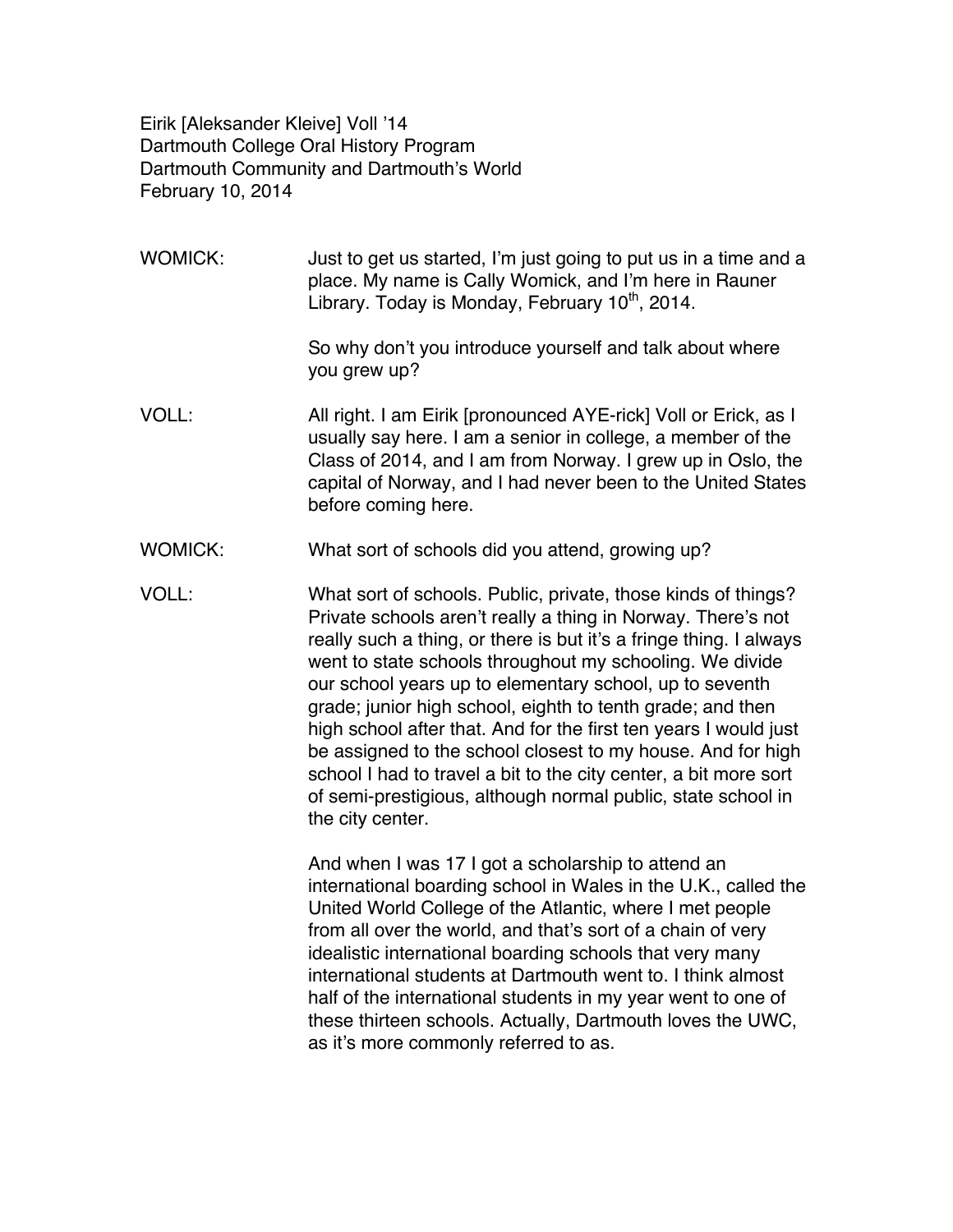Eirik Voll Interview

- WOMICK: So how did you end up at Dartmouth? What got you interested in coming here?
- VOLL: Well, I got in, is the most important factor, I suppose. But I really wanted to come to the United States, first of all, because, you know, basically everywhere in the world except the U.S. and Canada—or certainly everywhere in Europe, you would apply for college. There's no such thing as a major. You apply for college, and you apply for a course, you know? And that's the one thing you study for your entire time, and you don't have much flexibility in terms of choosing classes and all that. I feel like I'm still too small a child to know what I want to do with my life, so the liberal arts system seemed a lot more appealing to me, where I could pick and choose and postpone the decision about what I was actually going to do with my life a bit longer.

Actually, if I hadn't gotten into Dartmouth, I would have studied law at the University of Oslo, and I would have been a lawyer next year 'cause, you know, we don't do college and then law school. That's a very American thing, too. We just go to law school right after high school, and it takes five years. So that's what I woulda done.

And Dartmouth in particular? To be honest, it was the only college I got into. I got rejected everywhere else.

- WOMICK: Really!
- VOLL: That's why I'm here.
- WOMICK: Okay.
- VOLL: [Laughs.] Which, of course, is not a bad place to be. It is kind of a joke when I say it that way, but it's true. I only got in here.
- WOMICK: [Laughs.] What had you heard about the college before actually coming here?
- VOLL: Oh, that's difficult. I'm not sure that I can remember that much about it. I certainly didn't know much about it until I actively sought it out. Dartmouth College is not something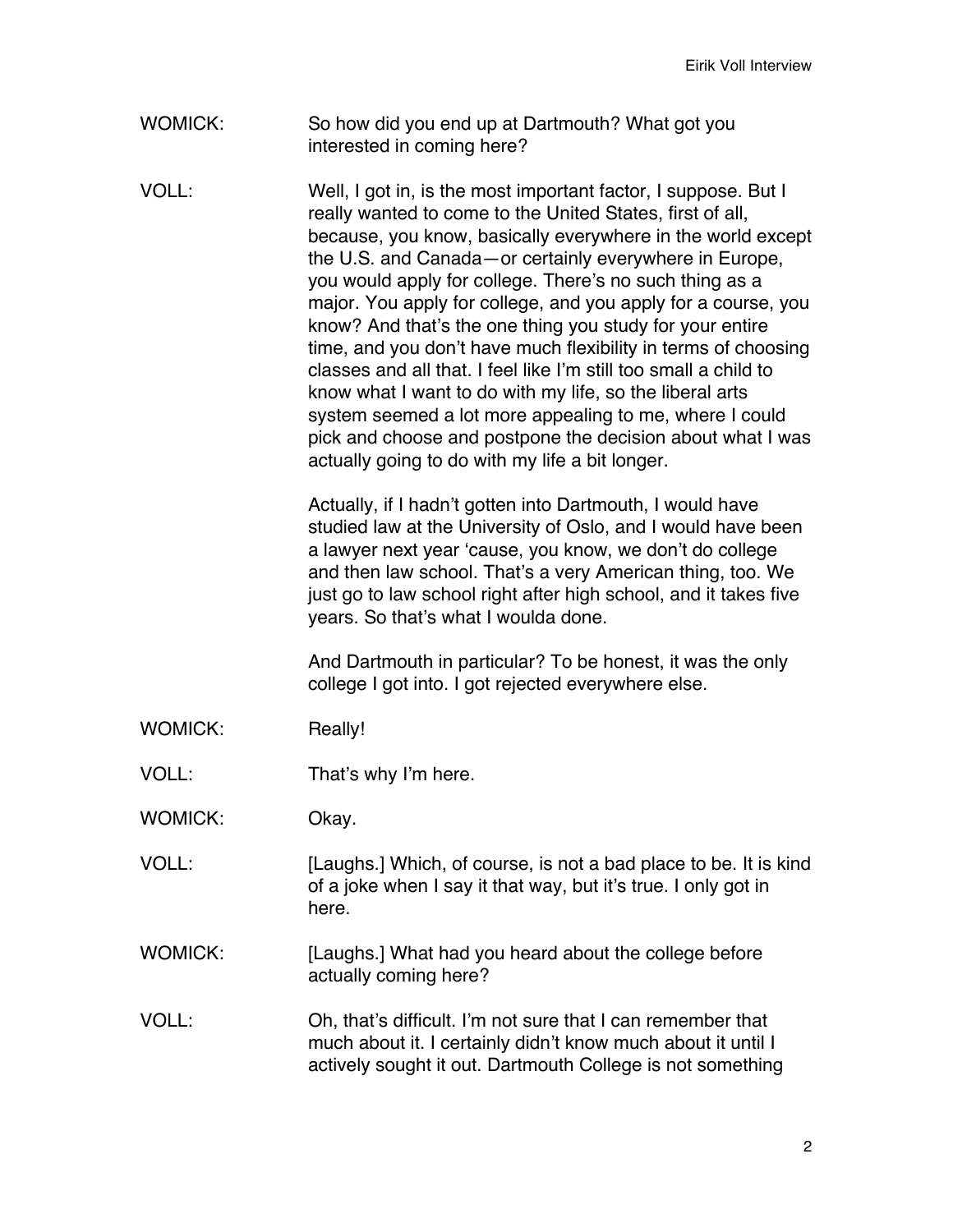average Norwegian on the street would have heard about, right?

- WOMICK: Not the average American, either, to be honest. [Chuckles.]
- VOLL: Oh, really? All right. Well, I suppose, you know, you might have heard about Harvard, Princeton, but Dartmouth is, I suppose, *just* below the level of the most well-known names that are so well known that they reach across the Atlantic. But, of course, I sought it out. I really wanted to come to the United States, and I very much liked the idea of a school in a small town in the middle of nowhere. But—what was I talking about? Remind me of your question again.
- WOMICK: What you had heard about Dartmouth.
- VOLL: What I'd heard about Dartmouth, yes. Not very much at all until I started looking for colleges in particular and read what was on their website, mostly. I also had a pre-admissions interview with a Dartmouth alum who came to my school and sort of introduced me to a lot and then I got very excited about it. We got along really well, I think, and she seemed to sort of try to want to push me to come here. But I suppose the short answer is I didn't know very much about Dartmouth at all until I started looking for colleges to apply to, and Dartmouth seemed like an excellent choice, both in terms of academic excellence and a wonderful New England setting and beautiful landscapes and the fact that it's, you know, so small. I'll probably spend the rest of my life in large cities most likely, right? So it's nice to be in the countryside a little bit, and I really like the fact that, you know, it's so small that I always run into people I know. So, yeah, I suppose that's the important reason, or how I imagined Dartmouth beforehand. I think once I started looking into—
- WOMICK: And so what were your first impressions when you arrived here?
- VOLL: It's funny you asked that.
- WOMICK: [Laughs.]
- VOLL: Because you're the first Dartmouth student I met. I don't know if you remember.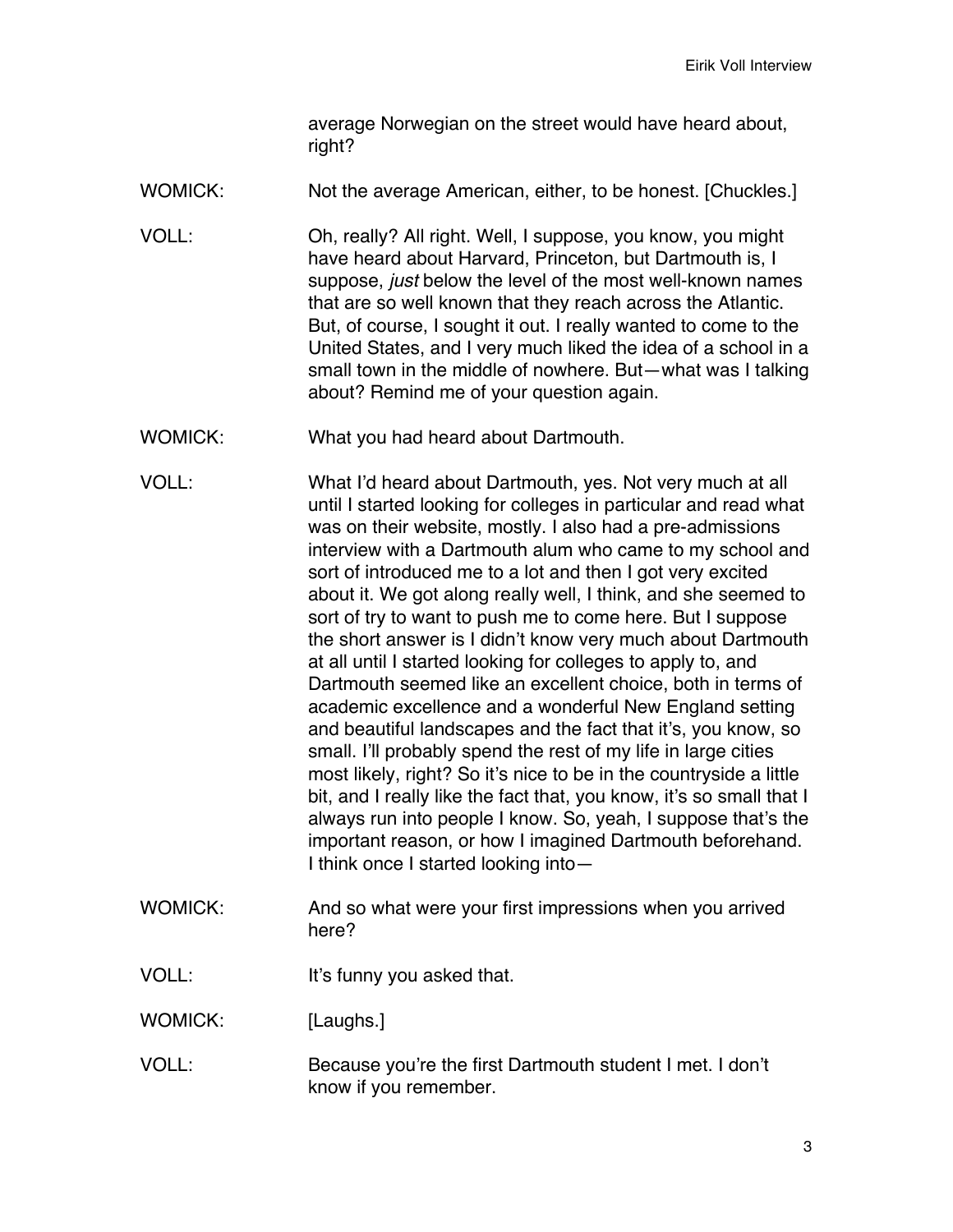- WOMICK: So perhaps not too good. [Laughs.]
- VOLL: No, very good. Excellent. Yeah, the first thing I remember well, the very first thing I remember was that I landed in Boston Airport, Logan Airport, and I'd been told that there would be, like, upper-class students who were doing international orientation, who would come to meet us at the airport and show us how to, you know, get to Hanover and everything, but once I got there—I think maybe I got there a little bit later than I should have or something, and they had left for the day, I think. I'm not sure. I can't quite remember. But anyhow, nobody came to meet me. So I was outside of Boston Airport for the night. I, you know, scratched my head and thought, *Well, now what do I do? How am I gonna get to the middle of nowhere in New Hampshire?*
- WOMICK: [Laughs.]
- VOLL: And what do I see? A bus turns around a corner that says "Dartmouth Coach" on it.
- WOMICK: [Laughs.]
- VOLL: And I thought, *Maybe that bus will take me to Dartmouth College?* Yes, it did. So I sat down, and as soon as I sat down, a beautiful current Dartmouth student turned around—
- WOMICK: [Laughs.]
- VOLL: —and asked if I—no, she said, "Dartmouth?" I said, "Yes."
- WOMICK: [Laughs.]
- VOLL: "Good guess," I guess.
- WOMICK: [Laughs.]
- VOLL: The bus wasn't going that many other places.
- WOMICK: [Laughs.]
- VOLL: Then we drove up to New Hampshire, and as soon as I got off the bus there, there was a whole crowd of people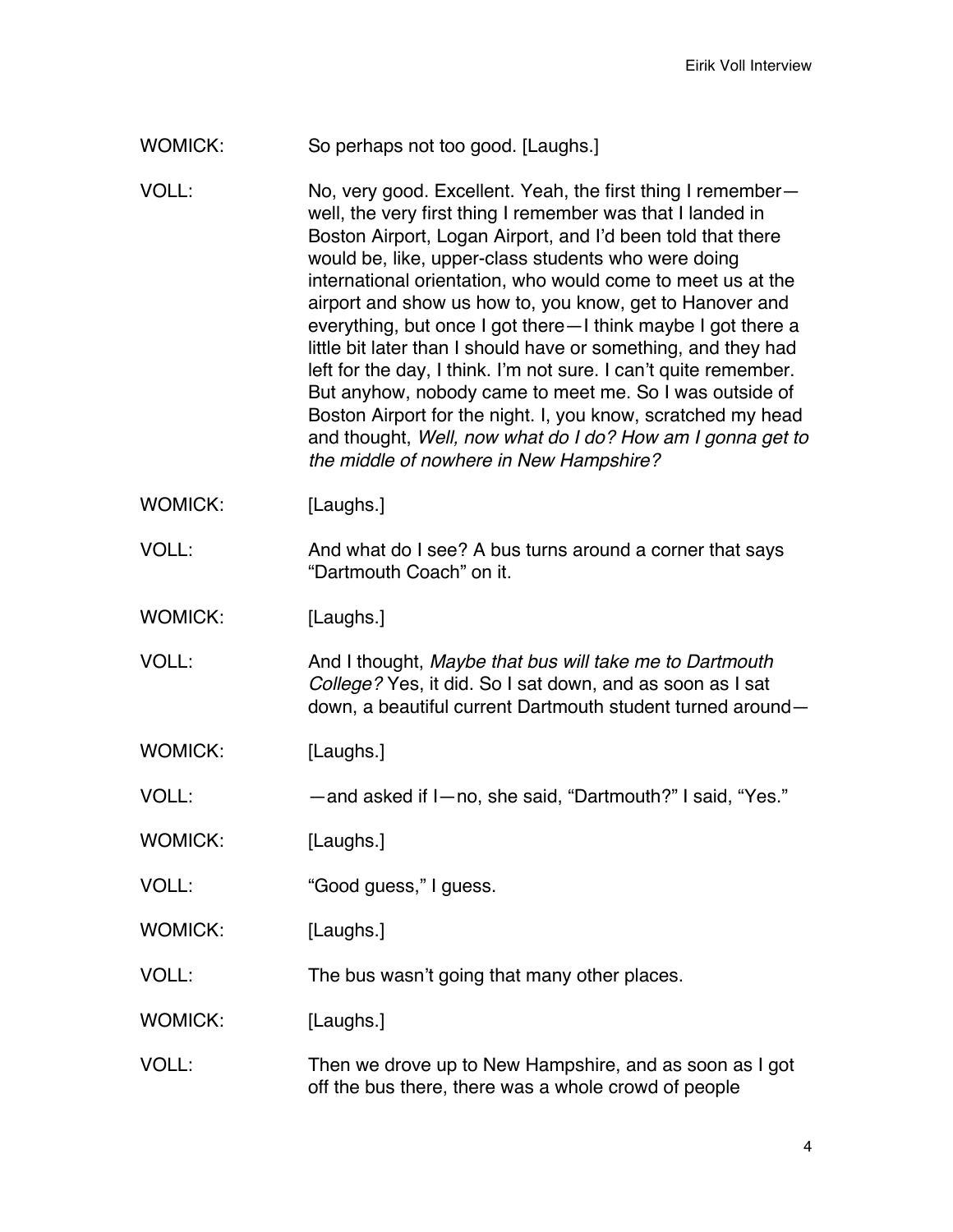welcoming me there, too, you know, which was incredibly nice. So, you know, international orientation—they actually stood there and waited for all the buses to arrive. I got a very warm welcome. Everyone was fighting to carry my bags to my room and everything.

- WOMICK: [Laughs.]
- VOLL: So, yeah, that was an excellent, excellent first impression of Dartmouth, although I was completely out of it and jet lagged and thought I was gonna fall asleep any minute. But it was still a very lovely introduction or first day.
- WOMICK: What about orientation? How was that?
- VOLL: That was great. Well, for me it started with international orientation. I got here a bit earlier than most American students, where—well, there aren't that many international students, so that was—I suppose I got to know almost every single international student in my class because of the extra whatever, three days or so that we had. Maybe it was more. I can't remember.

But, yeah, that was excellent. A lot to take in a short whatever it was, ten days or so, where we were to be inducted into everything. But it was a great introduction, and I think they—well, they did and still do a very good job of combining, you know, useful information sessions with settings, it was easy to get to know people, and, I mean, I guess it's just the nature of the place, of the college and the small size that it's pretty easy to get to know people here, you know? I feel like I very quickly got quite a large network because you can't help but run into people all the time here.

And orientation was certainly—when I say, a venue in which everyone got to know each other. Now, of course, everyone was there for the first time, and everyone was, you know, excited to be in college and all that, so that added to the experience, too. But, yeah, I think orientation was great.

- WOMICK: Did you go on a first-year trip?
- VOLL: Yes, I did, yeah. Oh, yeah, that was before orientation. I skipped that part, yeah. I went on a climbing trip.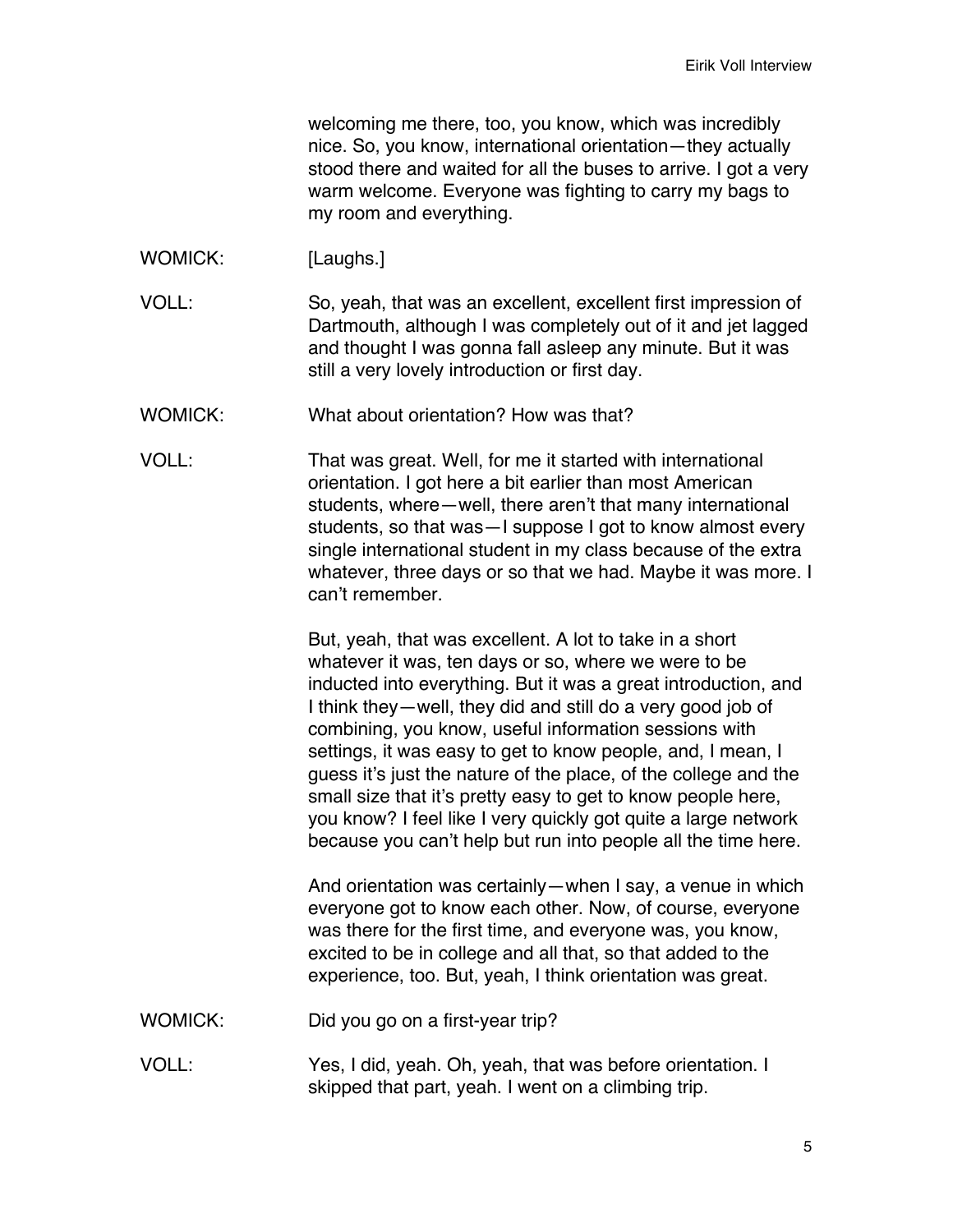## WOMICK: What was that like?

- VOLL: That was fabulous. We hiked a lot in the mountains nearby and actually only climbed for one day, but it was mostly a hiking trip. But that was great. You know, very—obviously also a setting where it's impossible not to get to know each other. We would, you know, sleep under a tarp, packed together, all was it ten of us, or so. So very intimate and certainly a good introduction to the New Hampshire natural landscapes. Not so much an introduction to the climate that kicked in in the winter, I suppose. But, yeah, I think it's a great idea to do trips. That was certainly a way to get to know people in the beginning, too. That was very effective.
- WOMICK: Mm-hm.
- VOLL: Dartmouth does a great job with making this a nice place to be, you know. It's very hard not to like it at Dartmouth.
- WOMICK: So how do you think having those opportunities to really get to know people early on, during trips and orientation—how did that affect your freshman fall and freshman year at large, really?
- VOLL: Well, certainly if I hadn't gotten to know as many people, it wouldn't be as nice to be here, right?
- WOMICK: Mm-hm.
- VOLL: But, yeah, I very quickly—especially very quickly gained quite a large network of friends, which is easy to do here. And, of course, I kept meeting new people the entire freshman year.
- WOMICK: What about your freshman floor?
- VOLL: Yeah, what about 'em?
- WOMICK: Well, I mean, some people talk about being very close with their freshman floors, but not everyone has that experience, so I was just wondering what your experience had been.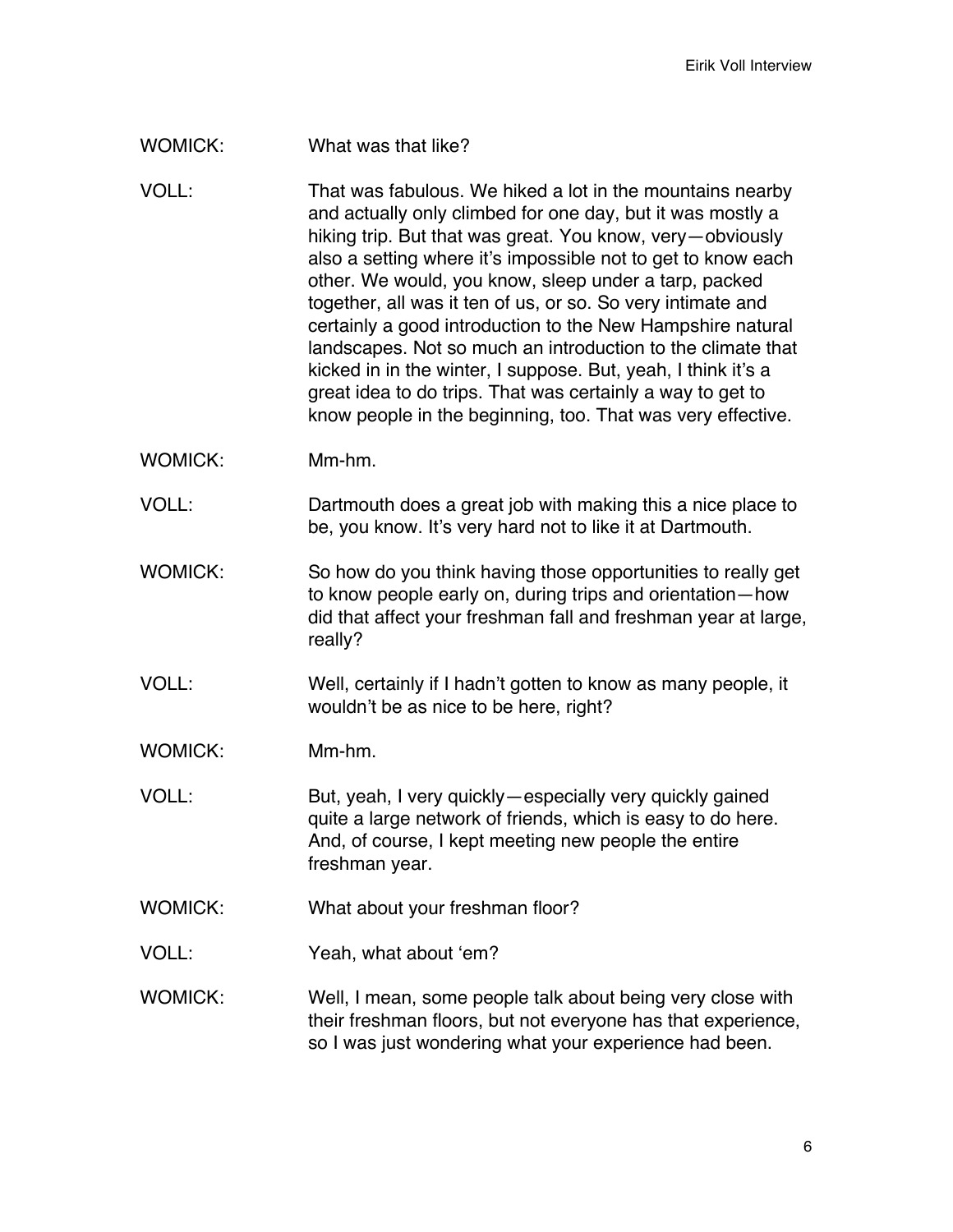VOLL: I was quite close to quite a few people on my freshman floor, but I haven't stayed in touch with very many of them after that, for some reason. Yeah. I suppose—I mean, I got along with them and everything, and I liked all of 'em, but I suppose—maybe just not enough to make the effort to keep in touch once we didn't live together anymore.

> But, yeah, I had a great freshman floor. I lived on the first floor of Butterfield, which was probably the noisiest floor ever 'cause it's, you know, right by Webster Avenue, or "frat row," as it is more commonly known as—especially in the winter, people pass by the whole time, pass through to get to and from parties. But it was a very sociable, very lively place, so I'm glad I was there, in spite of all the noise.

WOMICK: [Chuckles.] Yeah.

How do you think your upbringing and early years affected the way that you fit into the Dartmouth community once you were here?

VOLL: Hmm. Well, I grew up in the outskirts of Oslo to parents who are a photographer and a car mechanic, and I suppose my life was quite different from what it is here, or certainly not much—I'm not sure I can draw any big connecting lines there. I don't think my upbringing in particular contributed greatly to the fact that I even ended up here, more so my high school years in Wales, for instance. If I hadn't gone to Wales, I probably wouldn't have come here, either, actually. I probably would have just stayed in Norway and studied law in Norway.

> But my school in Wales was, in many senses, similar to Dartmouth because it was also, you know, in the middle of nowhere, out in the countryside, much smaller than here, even. There were only 300 students all divided over two years. So that was the setting in which I virtually knew everyone, right? Which I liked. A lot of people after two years thought, *Okay, it's getting a bit small here. I need to sort of reach out.* Well, I thought, *I really like being in a small place, where I can't help but run into people I know.* So maybe that prepared me a bit for life in the countryside.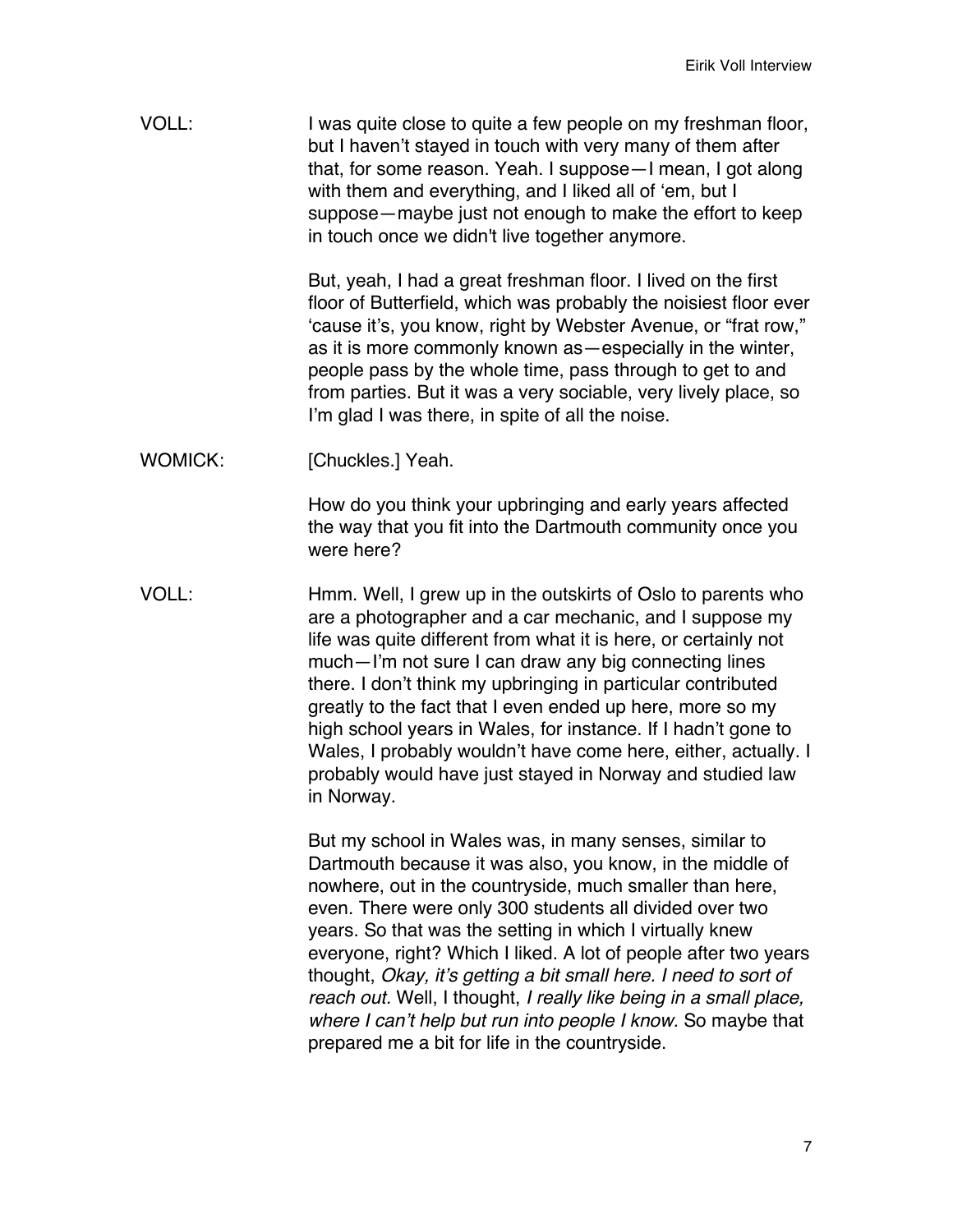You know, I spent my first 17 years in a relatively large city, Norway's largest city. It wasn't that large, but—yeah.

- WOMICK: Bigger than Hanover.
- VOLL: Bigger than Hanover. Yeah, 60 times bigger than Hanover, or so.
- WOMICK: [Laughs.]
- VOLL: But our entire country has half the population of—about the population of Los Angeles, I think, yeah, so—or, yeah LA. So it's a big city for us. Yeah.
- WOMICK: So if you were going to explain what it's like at Dartmouth to someone else—like, the community aspect of Dartmouth, not the institutional but just what it's like to be a person at Dartmouth, how would you describe that to someone who has no idea, no basis of comparison?
- VOLL: Well, I would certainly emphasize the fact that it's small and few people and, you know, small both in terms of geography and population. Scratch that. What I would say was both in terms of area and population. It's a very—well, a strong community feel, right? This is something that actually people back home, when they ask me about, you know, "What's Dartmouth like?" it's sometimes difficult to explain it because life as a college student here or, I assume, most places in the U.S. is just so different from what it would be like back home.

There, university's kind of a 9 to 5 kind of thing. You rent an apartment privately and separately from the university, you go there in the day and you go home in the evening, while here, you know, university is your entire life from when you wake up in the morning until you go to sleep. Everyone, you know, lives on campus, so it's a totally different setting from an outsider who might not be familiar with American college life at all.

And I would—I suppose, to an American, I would probably emphasize the fact that it's small and that it's—you know, people are very proud of this institution, and people like being here. That's the impression I get. I like being here, at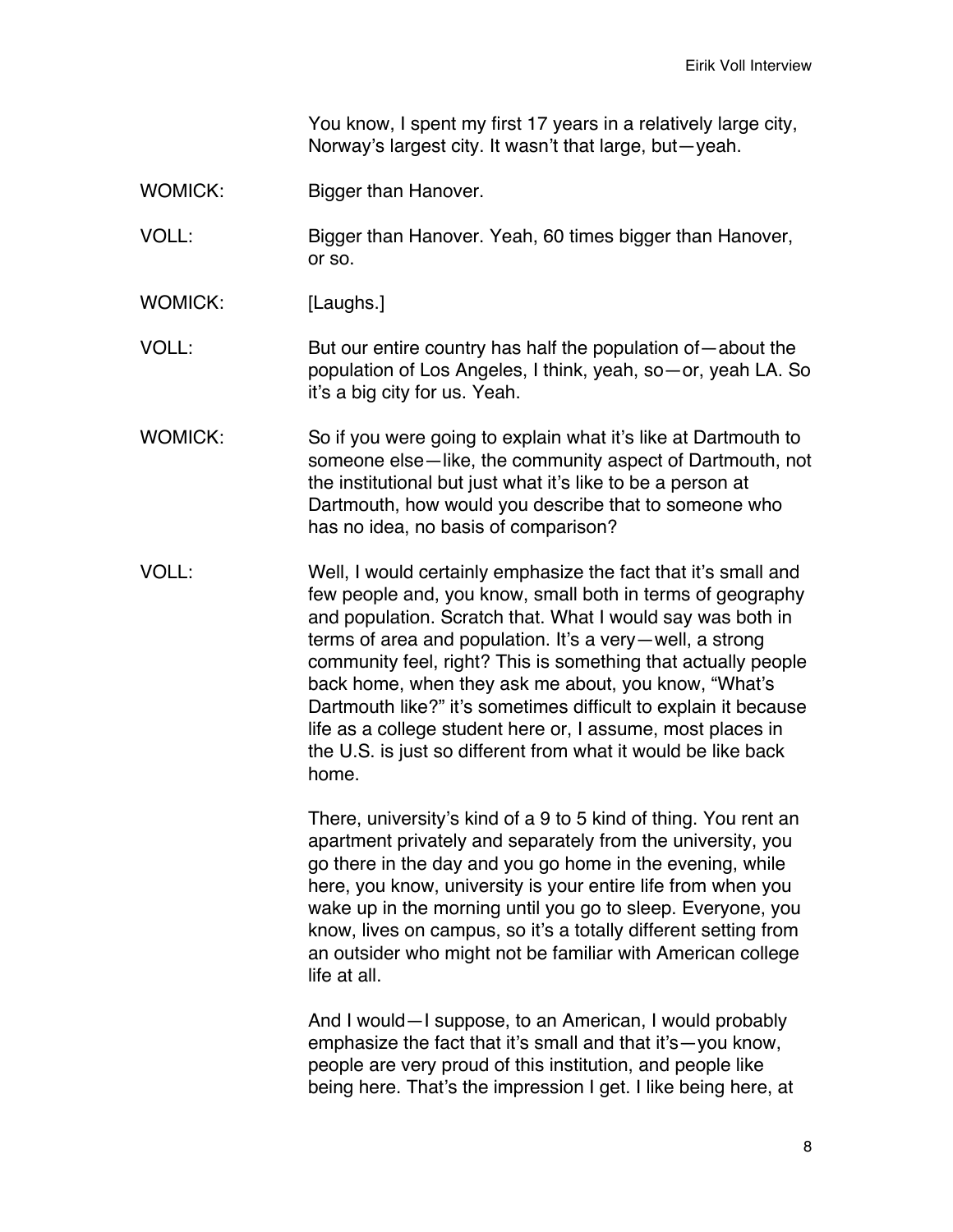least. And it's a great little community of very interesting and ambitious and accomplished people, you know? There's a both very nice social setting and also very interesting people that I can learn from, you know.

- WOMICK: Would you say that there is such a thing as a cohesive Dartmouth community, something that every person here can feel that they're a part of?
- VOLL: Yeah, I'd say you can't really escape it, can you?—once you're in this little bubble there's not really an easy way to stay on the outside. If you're a student, certainly, you can't avoid but be in this small, encircled unit. Or are you thinking about others: faculty members, professors?
- WOMICK: How do you think they fit into it?
- VOLL: Well, if it weren't for them, Dartmouth wouldn't be the same, either, right? And, of course, their lives are also shaped by the fact that we live in a small community where it's easy to get to know each other, I think. Yeah. And, of course, faculty members are a large part of the community. I know, you know, so many professors at a personal level, which I think is not the case in bigger universities, certainly not the case, I think, anywhere in Europe or definitely not in Norway. So absolutely, you can't help but be part of the cohesive community just by—I suppose in virtue of being in Hanover, you can't really escape Dartmouth because Dartmouth College is dominating the entire town, and everyone somehow fits into the greater organic whole.
- WOMICK: So for the past couple of years there's been a lot of conversation about Dartmouth's problems and groups of people who are saying that the community does not fit their needs. So, how do you feel about those things? Do you think that there are people who have a tougher time fitting in at Dartmouth?
- VOLL: If there is, then I think I've, to a great extent, been oblivious to it. Now, of course, I've heard of complaints, too. And, of course, in any given setting, there's always gonna be someone who is unhappy. But I think that's certainly the exception rather than the rule. As mentioned, I'm quite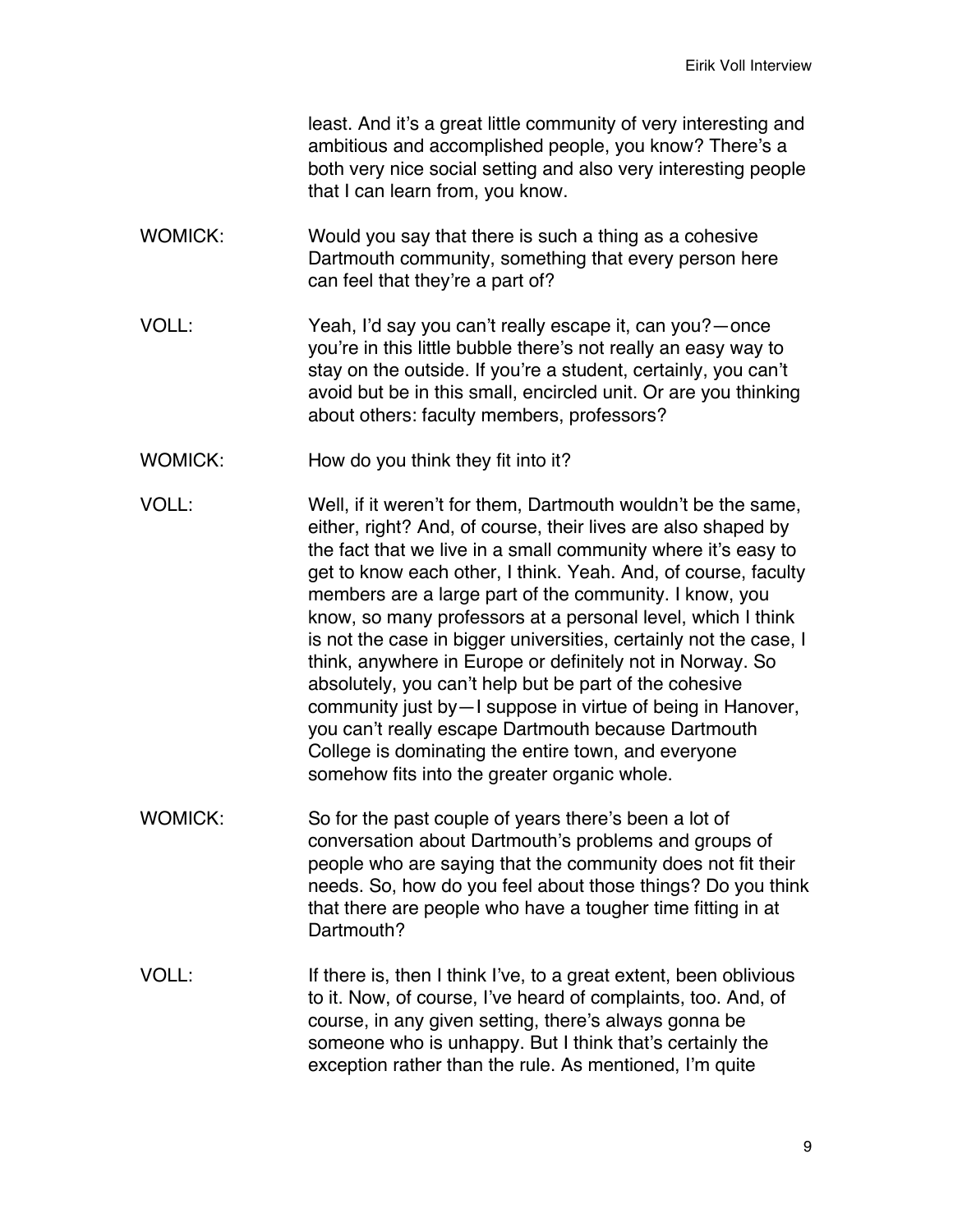certain that the vast majority of people here really like being here, and I think it's very hard not to like it here.

## WOMICK: Mm-hm.

- VOLL: And I can't even imagine what it would take for *me* not to like it here. And I suppose—well, certainly, of course, Dartmouth isn't perfect, and there have been many complaints, a lot of talk during my college career about sexual assault issues on campus, but I haven't really seen much of it, myself, or experienced it. So maybe I just have too rosy a picture of Dartmouth. But, you know, I love this place a lot. It's not that I didn't want to accept that it has problems, but I'm inclined to say that they might be exaggerated in many cases. And, of course, I might just be oblivious. But I think we're doing very well, all in all.
- WOMICK: Mm-hm. So with that in mind, have there been any times, like, even just in a moment, that you've felt like maybe you didn't quite fit in here?
- VOLL: [Pause.] No, I don't think so, actually. I don't think I can think of anything. Yeah, I really liked it here from the first day.
- WOMICK: Yeah.

Do you think you could maybe, I don't know, talk about the groups that you've been a part of a little bit more and the role that they've played in your day-to-day life in maybe helping you feel like you had a cohesive, supportive community?

- VOLL: Groups in terms of floormates?
- WOMICK: Yeah, whatever people you've been spending your time with—you know, your friends, things you're involved with.
- VOLL: And—
- WOMICK: Not quite a résumé but—[Laughs.]
- VOLL: How these groups have shaped—
- WOMICK: Your time here.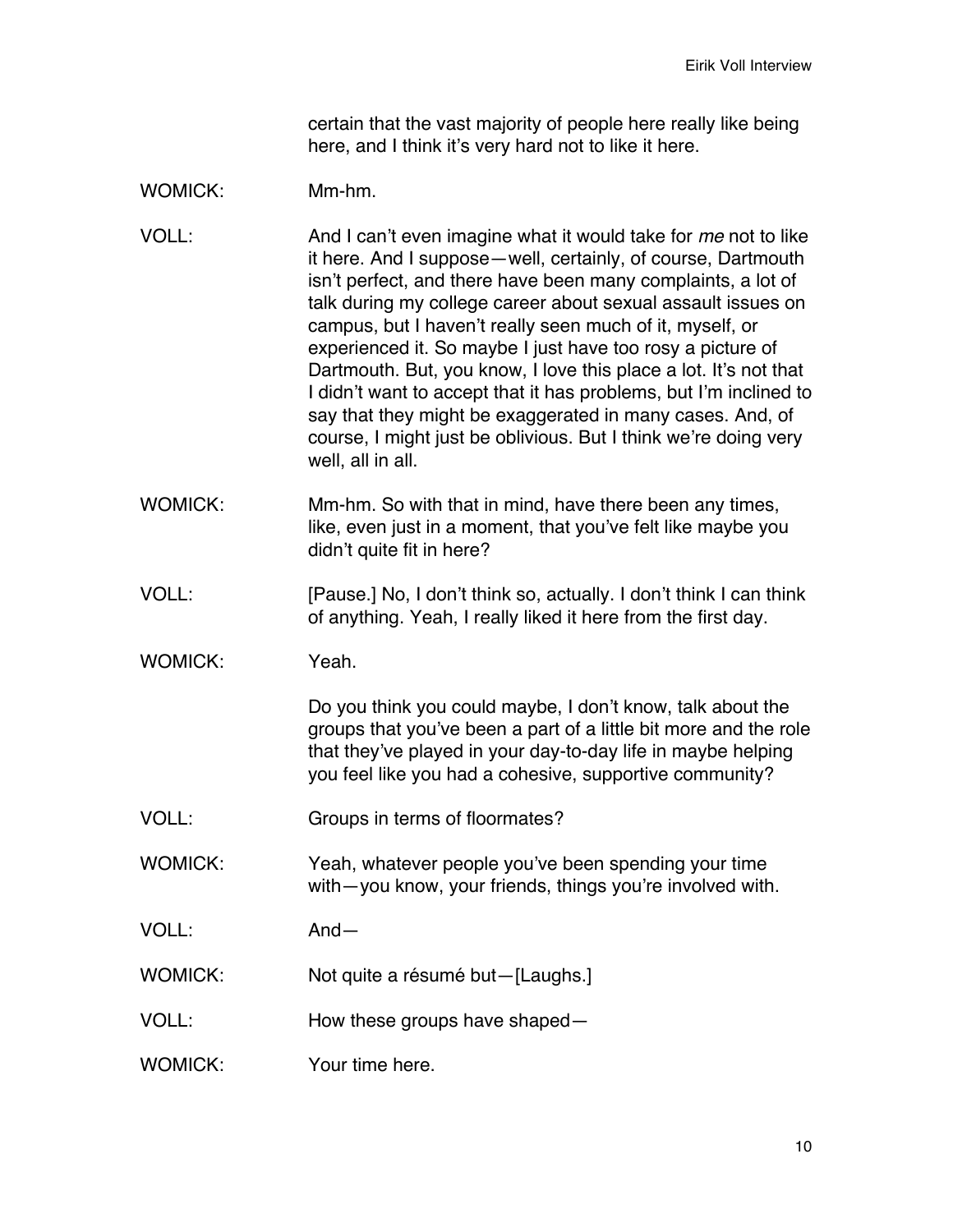VOLL: —my time here? Well, I suppose—I suppose throughout my three years here, I haven't been part of a clique of close friends very much. I feel like I've had many friends the whole time, sort of many—a wide sort of net of people I like to spend time with but maybe not so much a smaller group of people that I've consistently—well, there are certainly a few people that I've consistently been seeing through my time here, but I can't really identify many groups, apart from sort of the first people I got to know: of course, my floormates freshman year, which at the time was a group, but after that sort of disintegrated as a group, although I, you know, see some of them separately.

> And I guess—well, mostly it was through international orientation that I got to know a lot of the international students in my same year, so I suppose you could consider that another group that I've had quite a lot to do with. The many international students at Dartmouth tend to spend a lot of time with other international students, which I've sort of tried to avoid, not because I [chuckles] don't like them or anything but because it's a little silly if we came to America and only see other international students. I'm not sure why that is, 'cause I've heard that in other colleges, similar things happened there—you know, some Americans who don't know any international students and a lot of international student who tend to spend most of their time with non-Americans.

> And I thought maybe—well, of course, I know almost all of them just because we got here a little earlier and we're in a smaller group, but I don't know what that is—why that is, I mean. But I suppose that's a group that I don't have much to do with. I mean, I still have many friends from out of the international students in my year, which made up about 8 percent of the entire class or so, which is quite a lot, actually.

And—well, my sophomore year I joined a fraternity, so that certainly became another—well, certainly more defined and demarcated group of people that I can identify—which I like a lot. I like it a lot there. Very nice people there that have certainly have been very influential to my time here.

But apart from that, I—yeah. Hmm.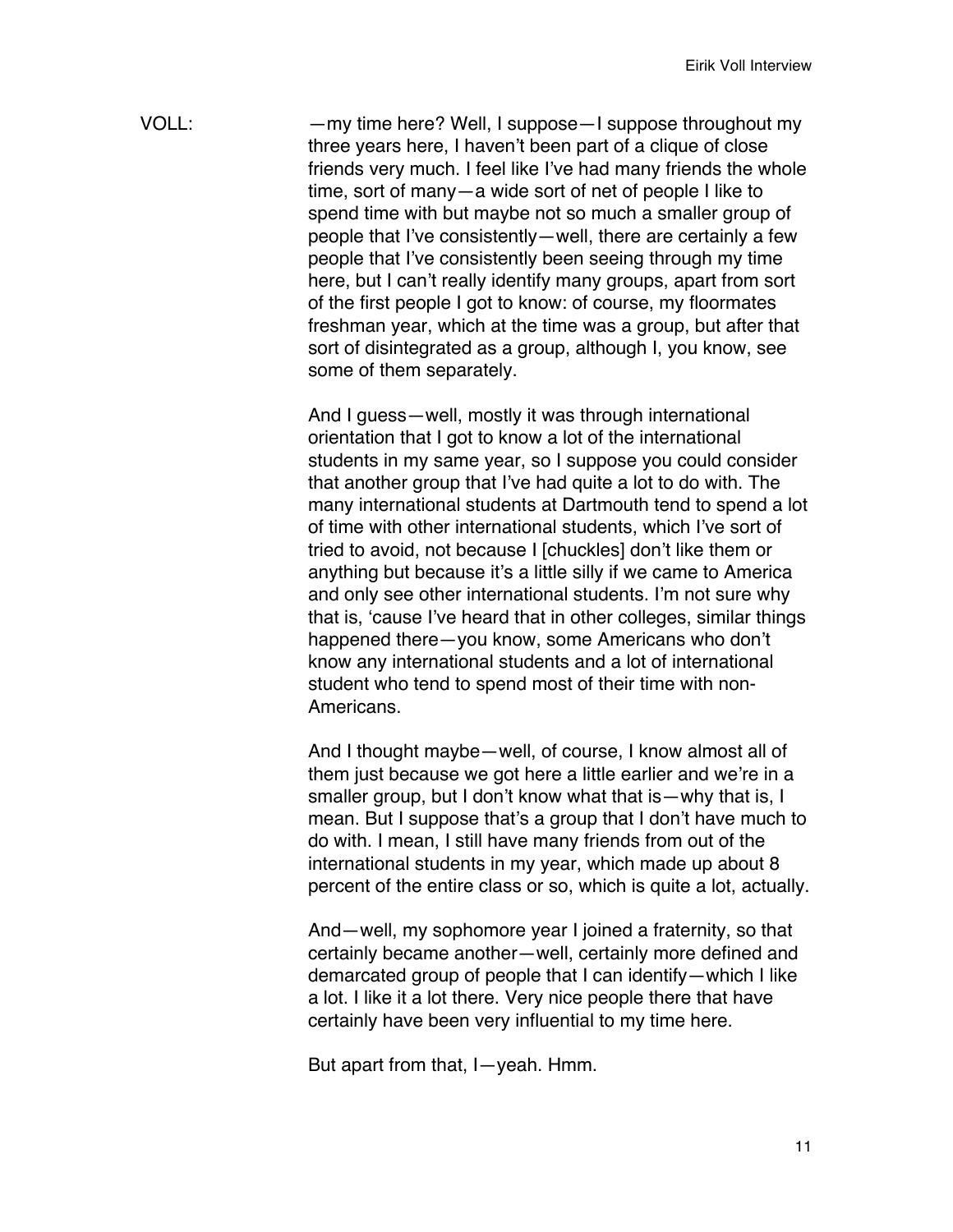WOMICK: When you came—

VOLL: You'll have to take all the "ums" and "ahs" out.

WOMICK: [Laughs.]

- VOLL: And repeats.
- WOMICK: We can do that.
- VOLL: [Chuckles.]

WOMICK: So when you came to Dartmouth, did you have an idea of how prevalent Greek life was?

- VOLL: No, not at all. I had no idea that it existed, even, really.
- WOMICK: Really!
- VOLL: Yeah, I didn't know what it was. I didn't know what all those houses with funny Greek letters were when I first got here. I hadn't even—no, I hadn't really heard of it, actually. Or I suppose I heard of it once I started reading about Dartmouth on Dartmouth's web page, but I didn't reflect on it very much beforehand.
- WOMICK: Yeah. So how did *you* get involved with it? Did you go out as a freshman?
- VOLL: Yeah, yeah, I did. Well, that's why I ended up where I ended up, in Zeta Psi, because—simply because I happened to get to know quite a few people my freshman year. It was there, which sort of led me to go there more often. That's the community I felt home in.
- WOMICK: Yeah. Would you like to talk about the community or culture of your house that you think makes it unique among the fraternities?
- VOLL: That makes it unique? Nah, not so much, I think.
- WOMICK: Nothing? [Laughter.]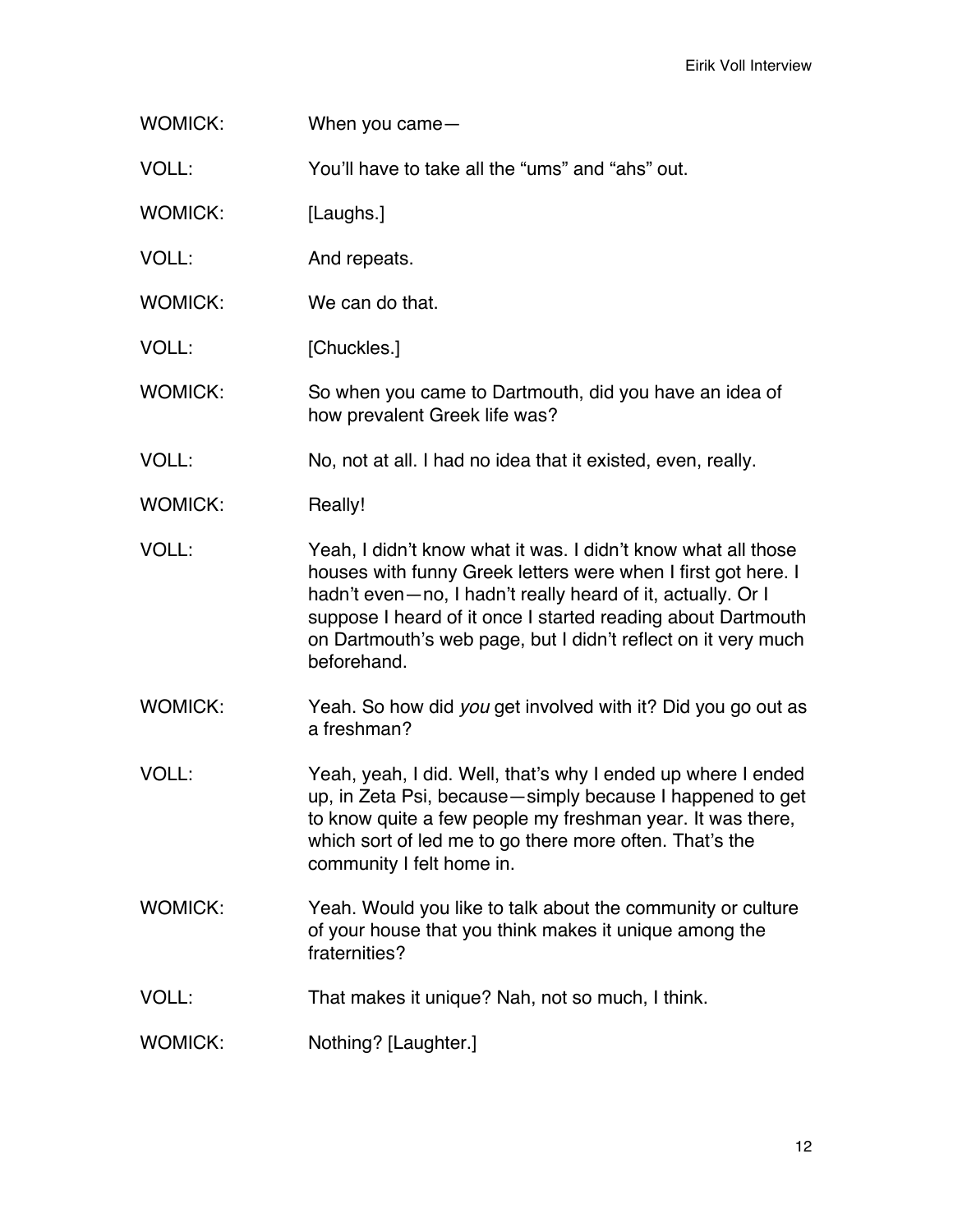- VOLL: Well, I think it's a very—it's a very open and welcoming place. I remember as a freshman—you know, I didn't quite understand the codes immediately, you know. If a bunch of freshmen were to walk into a fraternity house, I sort of had the sentiment at first that, *Well, this is kind of their house, where they live. Shall we just waltz in here? Is that something you do?*
- WOMICK: Mm-hm.
- VOLL: And, you know, not everywhere I felt as welcomed, I guess, which makes sense. Some freshman guy. Who cares? But I felt welcome there right away. Of course, I've had a good time other places, too. There are certainly many great people who are members of other houses, too.
- WOMICK: Mm-hm.
- VOLL: But that's where I liked it the most. Well, the main reason I ended up there was because that's simply where I knew the most people, and I liked those that I knew. But, unique? I don't think so.
- WOMICK: [Laughs.]
- VOLL: [Chuckles.] It's just a group of guys living together and to have a house and having an excuse to have somewhere to drink beer, and it's—you know, it's just not all that—it's not all that grand.
- WOMICK: [Laughs.]
- VOLL: But it's fun. I like it, but it's nothing unique or very special.
- WOMICK: Such a glowing review of your house! [Laughs.]
- VOLL: No, but I would probably say the same with any—if I were a member of any other, too.
- WOMICK: Mm-hm.
- VOLL: It's, like, if you say your house is unique, you've probably made some construct in your mind rather than actually—no, I don't know. I mean, I like it there a lot. I really like the people,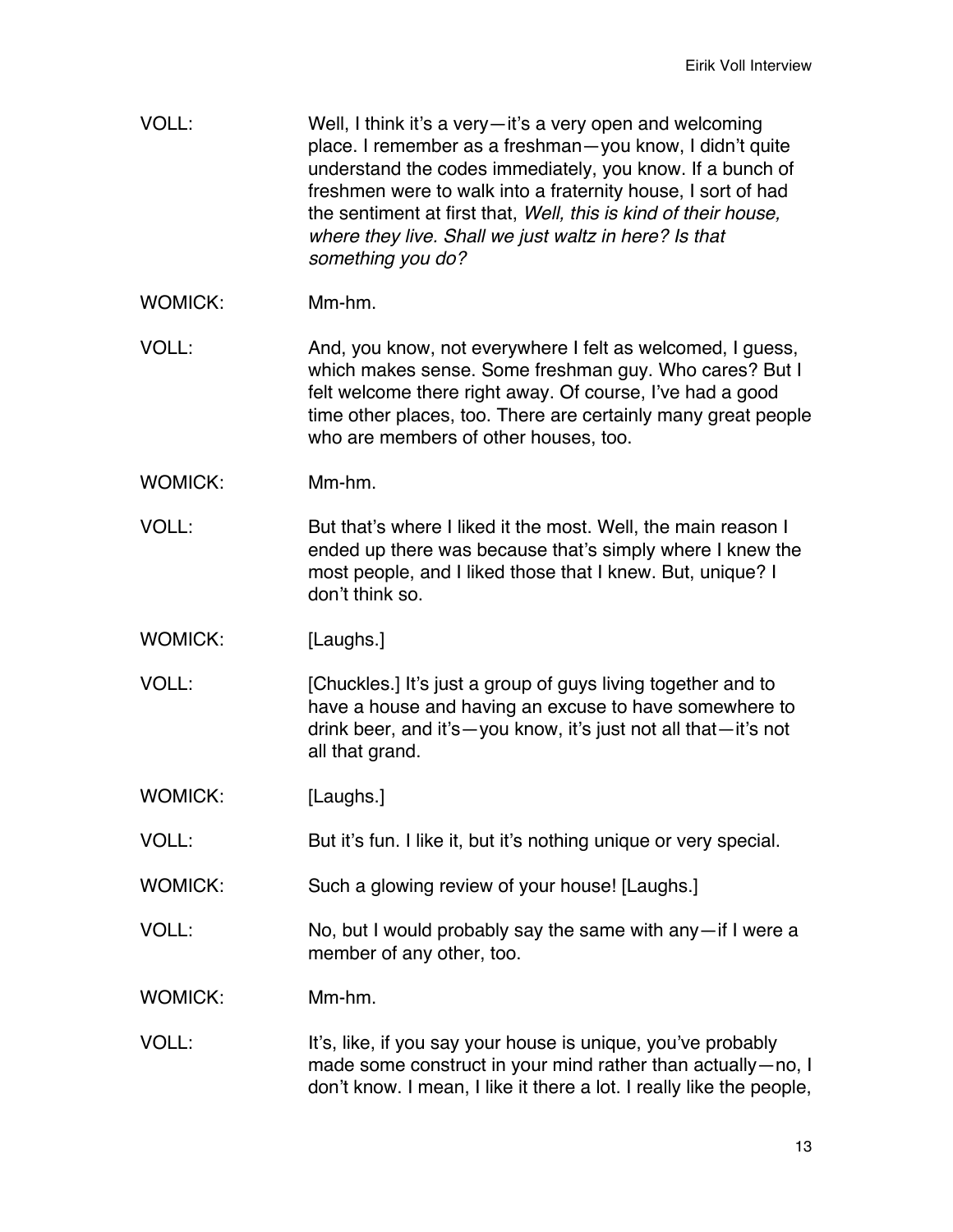and I'm glad I joined. I've always had a good time there. But it's—you know, it's not gonna further my intellectual development or career or anything. It's just for fun, just to, yeah, drink and have somewhere to relax. It's nice to have a house to call your house, too, I think.

- WOMICK: Mm-hm.
- VOLL: So I really like the Greek system at Dartmouth just because I—you know, they've undergone a lot of scrutiny also, but generally it's, you know—and I could say this about the entire Greek community at Dartmouth—it's very open and welcoming, the fact that everyone is welcome to come into any house and—you know, it's a very nice—I think it's a very nice system in that sense, that—of course, many people complain that it is not ideal, that the Greek system completely dominates the social scene at Dartmouth, which, admittedly, it does, and there aren't as many other arenas. But, I mean, we're in Hanover, New Hampshire.
- WOMICK: [Chuckles.]
- VOLL: There aren't that many other fun places to go, and since everyone is always included and everyone's welcome, I think it's a great system that certainly enhances social life at Dartmouth, I think.
- WOMICK: So how would you respond to the people who have been putting increased scrutiny on the system in recent years and who perhaps would even want to see it gone?
- VOLL: I think if it were gone, that would be a great loss to Dartmouth. And, of course, uncomfortable situations occur, and sexual assault occurs. You know, the fact that men are in a dominant position because, well, you know, parties tend to be in fraternity houses, not sorority houses, all these things. Of course, those are problems, and I acknowledge them, but, as I said earlier, I haven't really felt these problems myself. I have trouble identifying when these issues actually occur. But maybe I've just been lucky. Maybe I've just been at the right place at the right time, and I haven't really had any negative experiences with it myself. But it's unfortunate that other people have. And, of course, it's not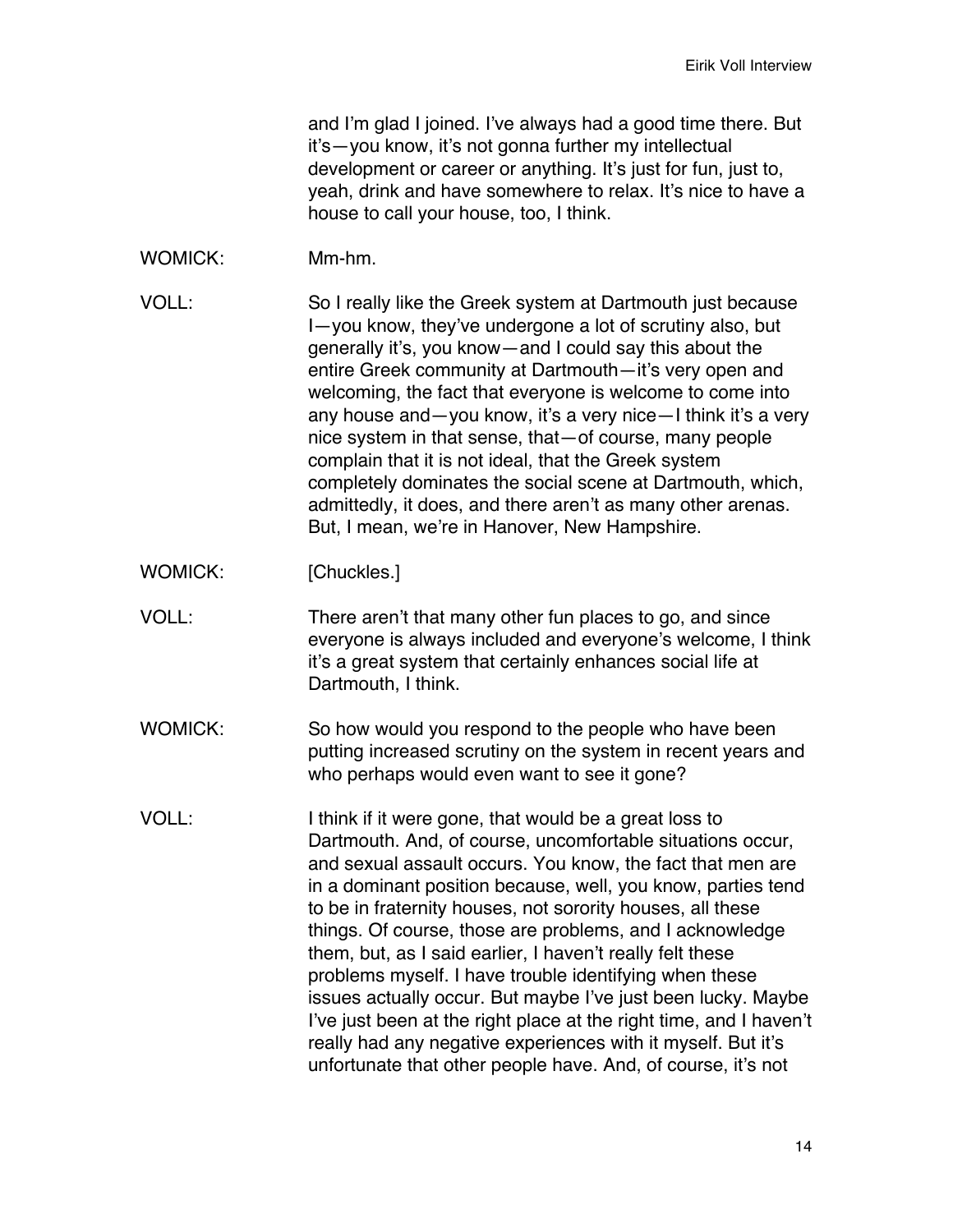perfect, and we can certainly work to improve it, but I think it adds a lot more value than it makes things worse.

- WOMICK: I think you joined at an int'resting time, too, because-let's see, was it the year you joined or maybe the year after? I can't quite remember. But when the big Lohse scandal happened.
- VOLL: Yeah, it was the year after.
- WOMICK: With SAE. I think that pro'bly caused a lot of upset within the system.
- VOLL: Yep.
- WOMICK: Is that something you're willing to talk about, your ideas about that?
- VOLL: Sure. [Chuckles.] Or—yeah. Or what do you mean exactly?
- WOMICK: I mean, you know, there are so many things that get wrapped up just when you invoke the name of Lohse.
- VOLL: Yeah.
- WOMICK: [Laughs.]

VOLL: Yes. Obviously. Yeah [chuckles], I read the Rolling Stone article, and, of course, I don't know what goes on in other houses behind closed doors, but I have never experienced anything even remotely related to what he described. I have genuinely never had a negative experience in my house. Again, I don't know what goes on everywhere else when it's not open to the public, but I have not—I mean, it's not even anywhere near—and I would say I really never had a negative experience—you know, of course, we also have a pledge term, where, you know, there are certain chores and there are things you need to do, but I think my pledge term was the best term I've had at Dartmouth. I had so much fun, and the upperclassmen in the house did such a great job making it really fun. You know, it was a great bonding experience, and it took a lot of time. We had to be there much and sort of, I suppose, forced to have fun, in a sense, forced to party, which I loved. I mean, I loved that. I thought it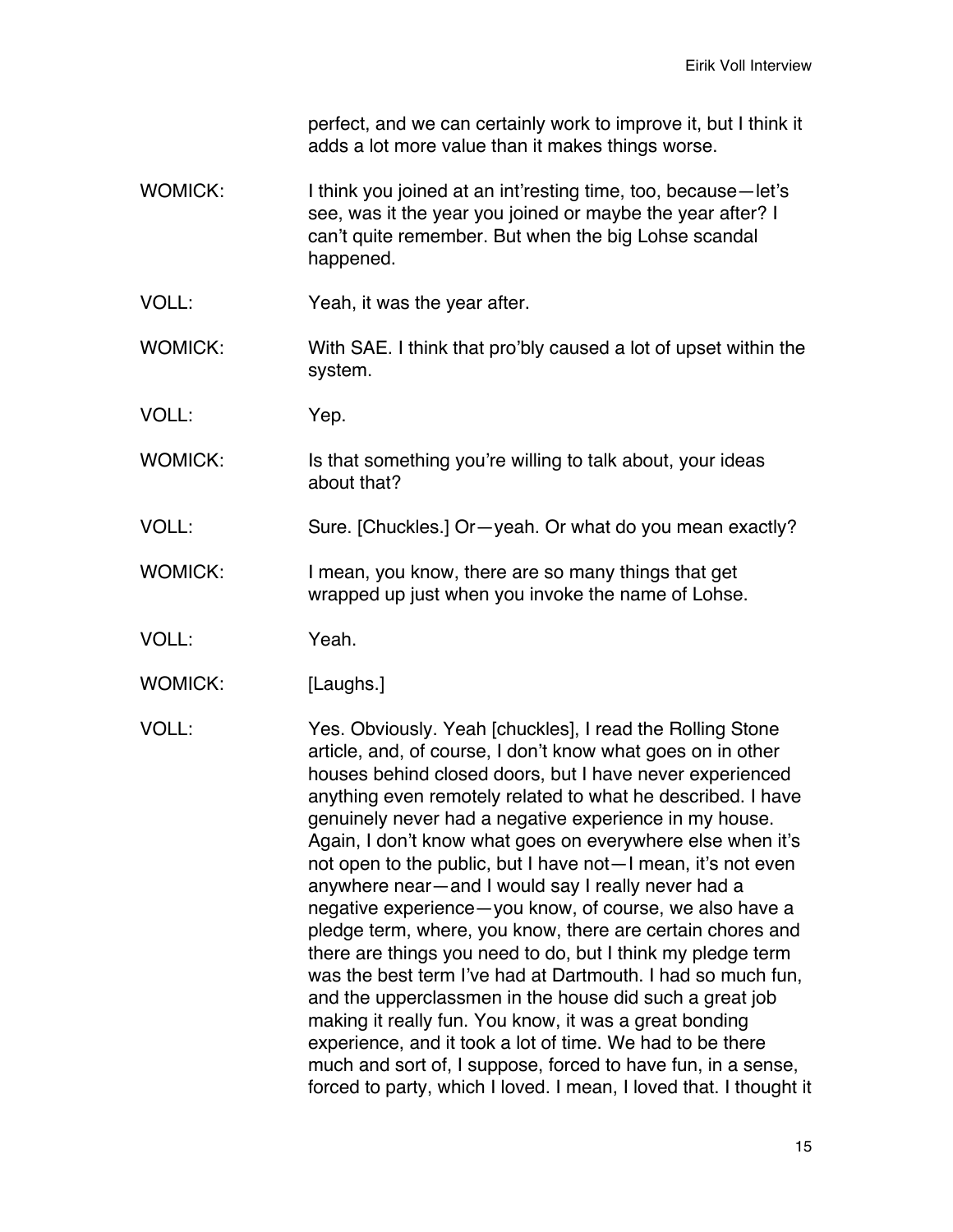| was great. I thought it was so much fun. And we were sort of    |
|-----------------------------------------------------------------|
| the center of attention that term, and I really got to know the |
| other people there very well.                                   |

So, yeah, Lohse. I don't know what that was all about, but if he's telling the truth, again I have no idea, obviously. But if he is, that sounds absolutely terrible, but that's absolutely not the experience I've had.

- WOMICK: Mm-hm, yeah. I hear that a lot. [Laughs.]
- VOLL: Yeah?
- WOMICK: Yeah

So let's see what else. I guess, sort of jumping off of that: how would you say that you have seen the Dartmouth community change during your time here, if you've seen it change at all? Big question, I know.

- VOLL: Hmm. No, the Dartmouth community as a whole, I don't think has changed very much. Of course, it's certainly changed relative to me or the way I look at it. When I first got here, I was sort of the smallest and insecure and had to learn the cues and codes, while now I'm a mighty senior who sort of knows everything that goes on.
- WOMICK: [Chuckles.]
- VOLL: The community, itself, apart from me? No, I don't think it's changed that much. Or, are you thinking about something in particular?
- WOMICK: No, nothing in particular. It's just, you know, an open question.
- VOLL: It's still—yeah, I mean, as I said, as soon as I got off the bus, I got the most warm welcome I could imagine, and I'm sure the same would be the case today. I liked this place from the first day, and I still love it today. And I'm already not looking forward to the day I have to leave in a few months.
- WOMICK: Aww. What about you? Do you think that your time at Dartmouth has changed you in any ways?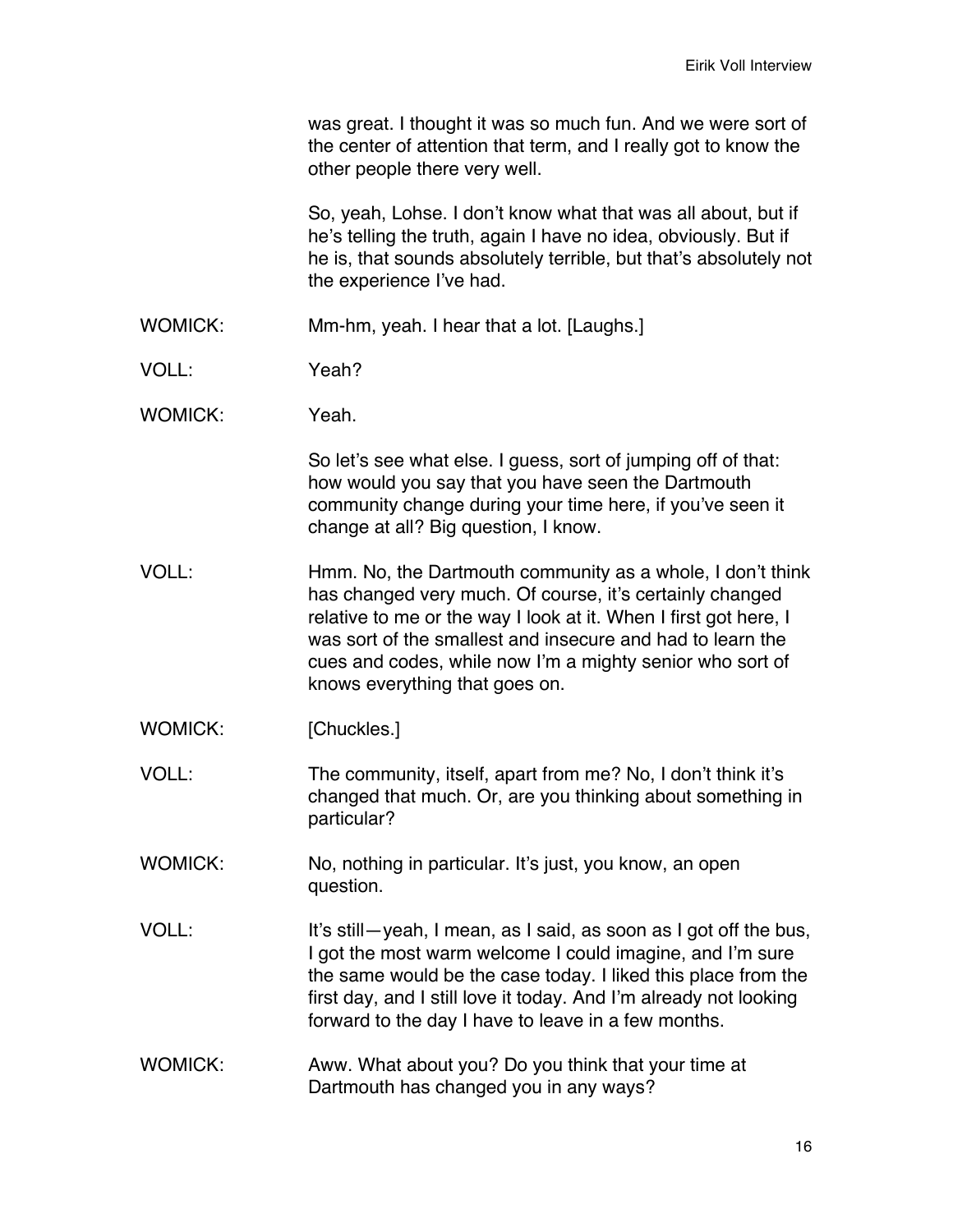VOLL: Certainly. Yeah, it must have. Well, I guess—of course, the college years are formative years for young people like us, regardless of where you are. But—yeah, that's difficult, actually. It's difficult to see myself four years ago. I suppose I had a lot of different interests then. I really wanted to get a Ph.D. in philosophy and become a professor my freshman year. That was the dream. Well, that's eroded since then. And I've grown a lot. I think I've gotten more mature. Whether that's because of Dartmouth or not, I'm not sure. Dartmouth might have inhibited my maturing more than promoted it.

> But, no, I suppose I would have been a much less interesting and well-read person if I hadn't come here because, firstly, it's, you know, impossible not to learn a lot here. It's very challenging academically, but it's also a community of so many interesting people that—of course, the fact that you're in a place with so many accomplished people makes you want to achieve, yourself, too, right? And it also makes it a very interesting place to be, and you can't help but learn things about the world from your peers when there are so many, you know, intellectually gifted other students here. I guess the other students here have taught me a lot, and I think if I had gone to a university back home, I would both not to bash the people back there, but I don't think I would have gained so much from the presence of my peers if I were back home or in a larger school or in—I don't like using that word, but in a less prestigious school, right?

WOMICK: Mm-hm.

So what *are* your plans for after graduation? It's probably the question everyone's asking, but—[Chuckles.]

VOLL: Good question. I… don't know. Any suggestions?

WOMICK: [Laughs.]

VOLL: I don't know, honestly. I've applied for jobs both here and in Norway and elsewhere in Europe, the DartBoard jobs in America and anything that a philosophy major might be able to do back home. But I haven't gotten any offers yet. I was looking at—I might—I might start studying for a master's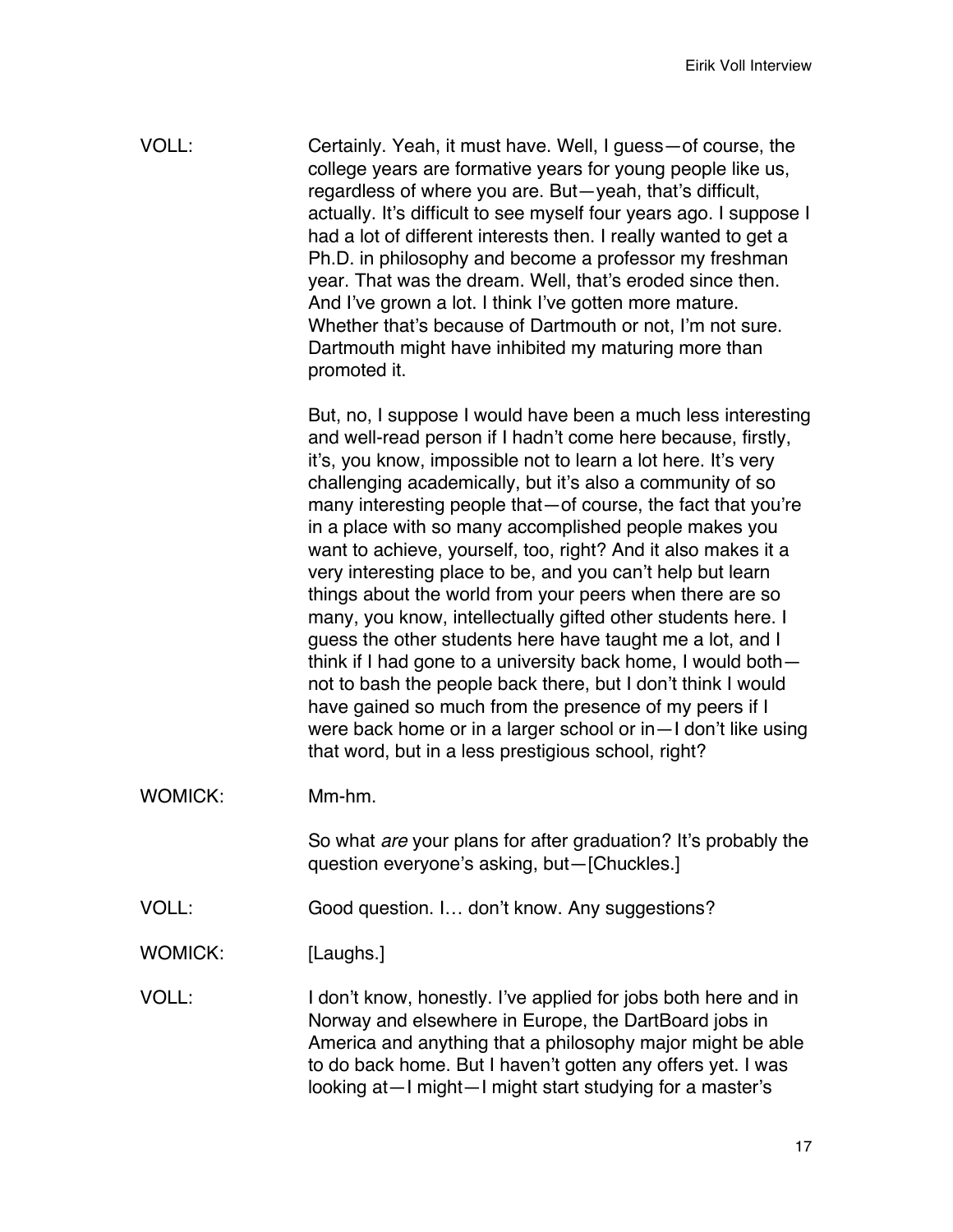| degree in Europe somewhere, either Norway or elsewhere,        |
|----------------------------------------------------------------|
| but the deadlines are a bit closer to the actual starting date |
| back in the old world than here, for some reason, so I         |
| haven't gotten very far. But the short answer is I have no     |
| idea, really.                                                  |

- WOMICK: That's a fine answer. And you still have a good amount of time to figure it out.
- VOLL: Yeah, that's funny because it's a little stressful, the fact that so many people at Dartmouth—and I hope this is a Dartmouth thing—so many people at Dartmouth have already gotten their super-fancy jobs, you know, last fall. And where I'm from, it's not so customary to do that. You tend to—you go to university, and then you graduate, and *then* you start looking for [chuckles]—*then* you start looking for a job, right?

So—well, last term I was—well, anyway, I was talking to a Norwegian acquaintance of mine, and last term, last fall, my senior fall, and I told him—I mentioned in passing, "Oh, yeah yeah, I have a job interview tomorrow" or something like that. I can't remember exactly. And the response was, "A job interview? Aren't you still in school? Aren't you gonna back to the school in January?" I was, like, "Oh, yeah yeah yeah! I mean a job, like, after school" and, "You know, in the summer or next fall." He's like, "*What*?"

- WOMICK: [Laughs.]
- VOLL: "You're worrying about that now?" And that's how it is here, right?
- WOMICK: Yep.
- VOLL: Which, you know, makes me a little insecure that *I* don't have any wonderful job lined up yet, but, I mean, I'm sure I'll—I'm sure I'll do fine, but—and all my peers back home aren't looking for jobs yet, so it should be okay, right?
- WOMICK: Yeah, I think you're totally fine.
- VOLL: Yeah.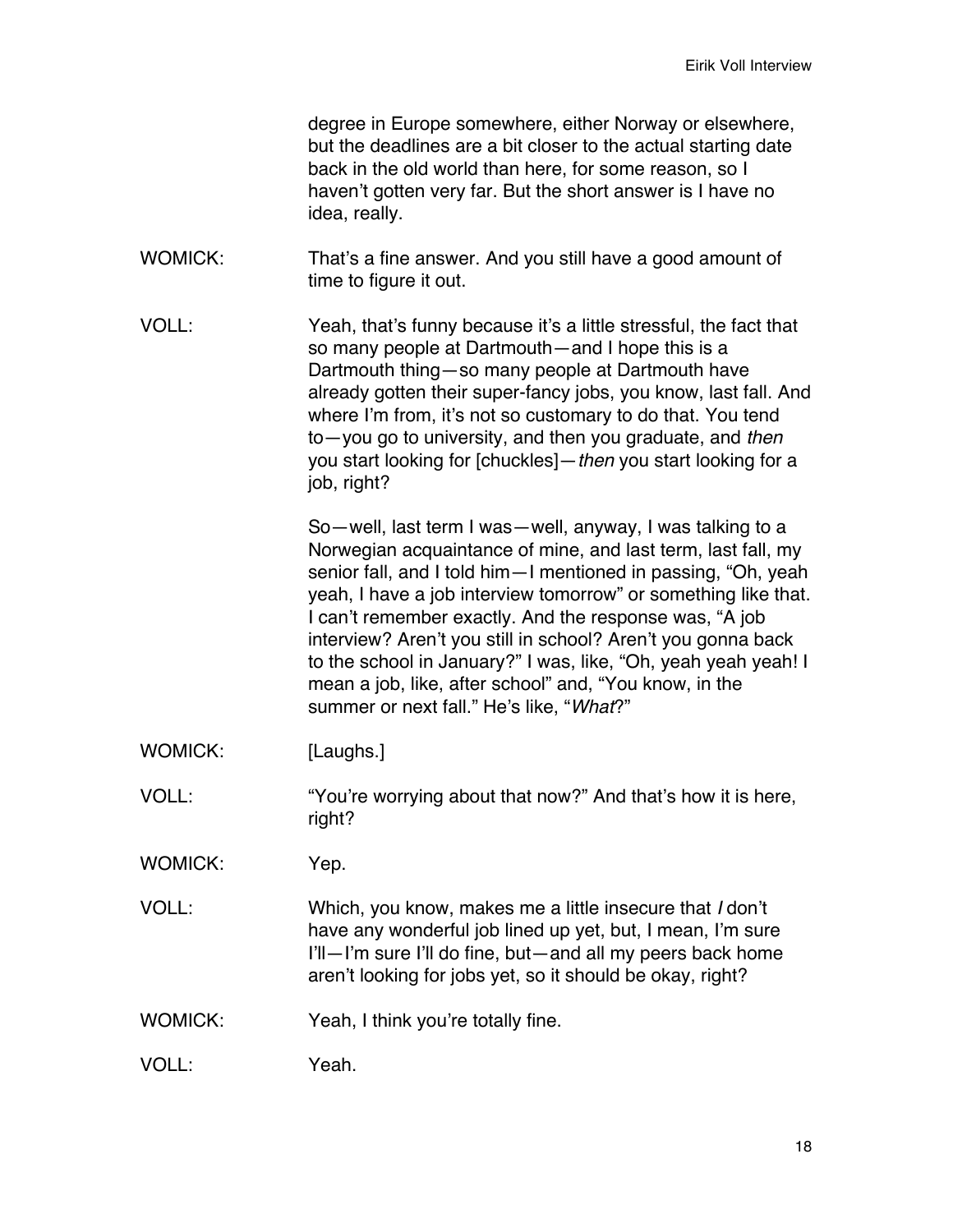## WOMICK: Totally fine. So, thinking about your time here and, you know, your perspective as a senior man, what advice would you give to someone who is considering coming to Dartmouth or perhaps has already committed to coming here? VOLL: Advice to the new—the next Dartmouth students. WOMICK: Yeah VOLL: Hmmmm. [Pause.] Yeah, I suppose don't let any opportunities pass. Don't spend too much time drinking. [Chuckles.] Which is very easy to do here. Spend a little bit of time drinking, but not all the time. Get to know professors. Actually—yeah, get to know professors. That's something that should be obvious in a tiny school like this, where they're so available, but it's also kind of a step to take, I suppose, and it's not so easy to—I remember, you know, during orientation, we would always be told, "Oh, yeah, you have to get to know your professors. You have to go to office hours. You have to"—but I'm not sure that many people act on it as much as they can. It's such a fantastic thing that we have the opportunity to interact with our faculty members so much more than, you know, in Norway or I think everywhere in Europe. You would *never* talk to your professor. Your professor would not know who you were. You would be one in—you know, a drop in the ocean in a class of 200 people, and your professor would lecture, and his job would be done. It's such a great value to be able to interact with experts in the field on a more personal level. And, of course, they're—most of them or the vast majority are such interesting and great people, too. And

And, yeah, advice to freshmen. I suppose try to go to as many guest lectures, as many meetings—there are so much interesting stuff that's going on here that it becomes overwhelming, you know? But don't miss out on those things because there's so much outside the classroom that—you know, I daresay that I might have learned more from informal lectures or my peers than from actual classes. And there's

Dartmouth is a great place for that. You don't get that

opportunity many other places.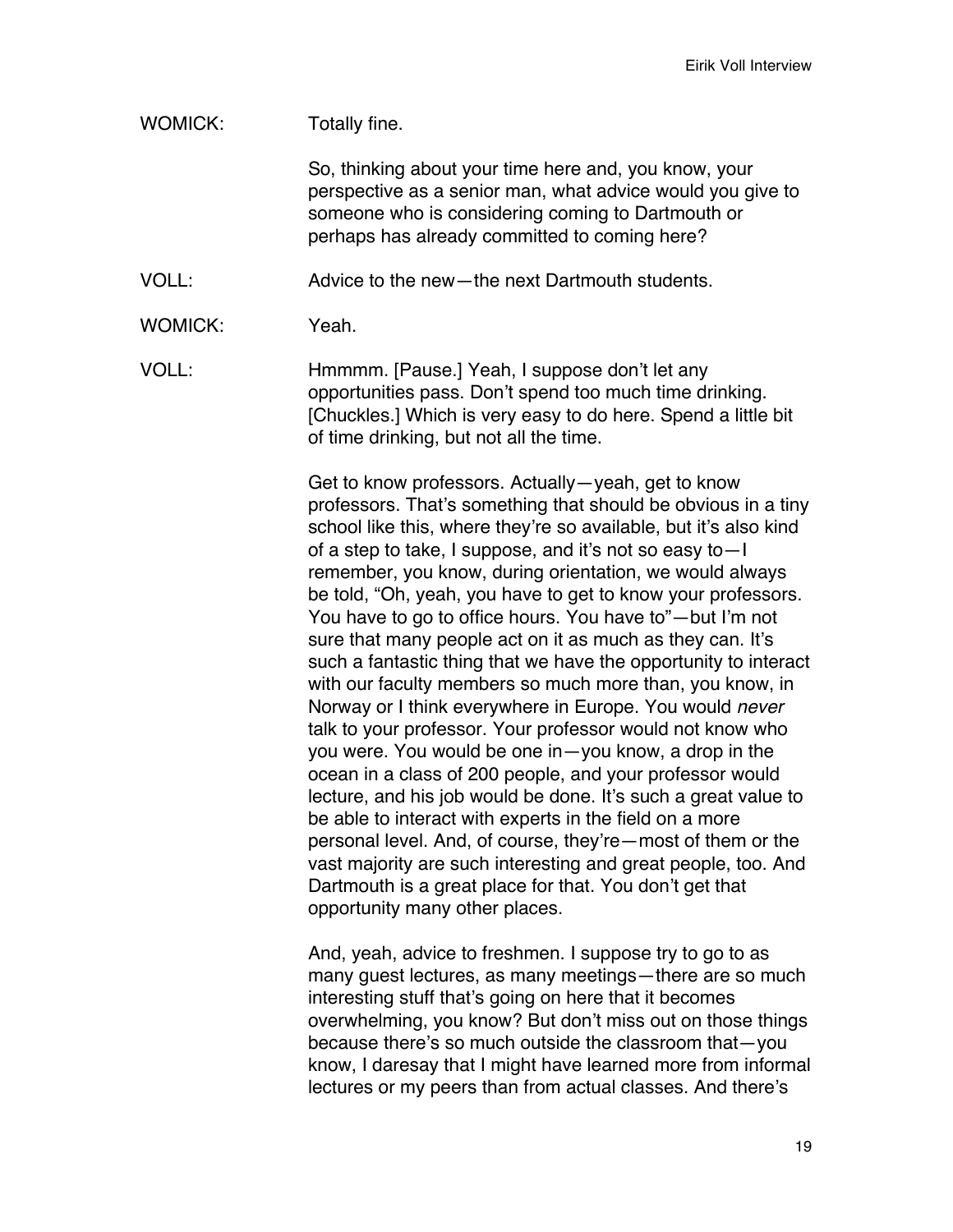always so much going on that you can spend your entire time in different kinds of activities or guest lectures.

So, in short, seize the day, I guess. There's more that's going on here than we can bite off and chew at a time.

WOMICK: So thinking about the future just one last time, what do you see your role as an alumnus of the college being?

VOLL: Well! That's interesting. I suppose I haven't given that very much thought before. But, I mean, I will never forget this place. It'll be with me for the rest of my life, certainly. And I hope I can stay in touch somehow. I'm not sure how that would be, but, I mean, I'll try to make it [chuckles] to the 10 year reunion.

> And I suppose I would really like to—especially if I live in Norway, I would very much like to do—to become an interviewer, pre-admissions interviewer, if possible, for instance 'cause—well, there was a person who lived in Britain who came to interview me, and that sounds like a great way to kind of keep connection and get to talk about Dartmouth, 'cause I love talkin' about Dartmouth. I guess I love this place, and I think I could do a good job convincing other people that it's a great place, I think.

- WOMICK: Mm-hm.
- VOLL: Yeah, I hope I can do that. If I get rich, I'll—if I get rich enough, I will try to pay back my financial aid award. That can be my—but if I ever earn enough.
- WOMICK: [Laughs.]
- VOLL: I won't make any promises, but I'll try.
- WOMICK: Gotta get that first job.
- VOLL: Yeah, yes, first things first.
- WOMICK: So is there anything I haven't asked you yet or that we haven't talked about that you would like to mention?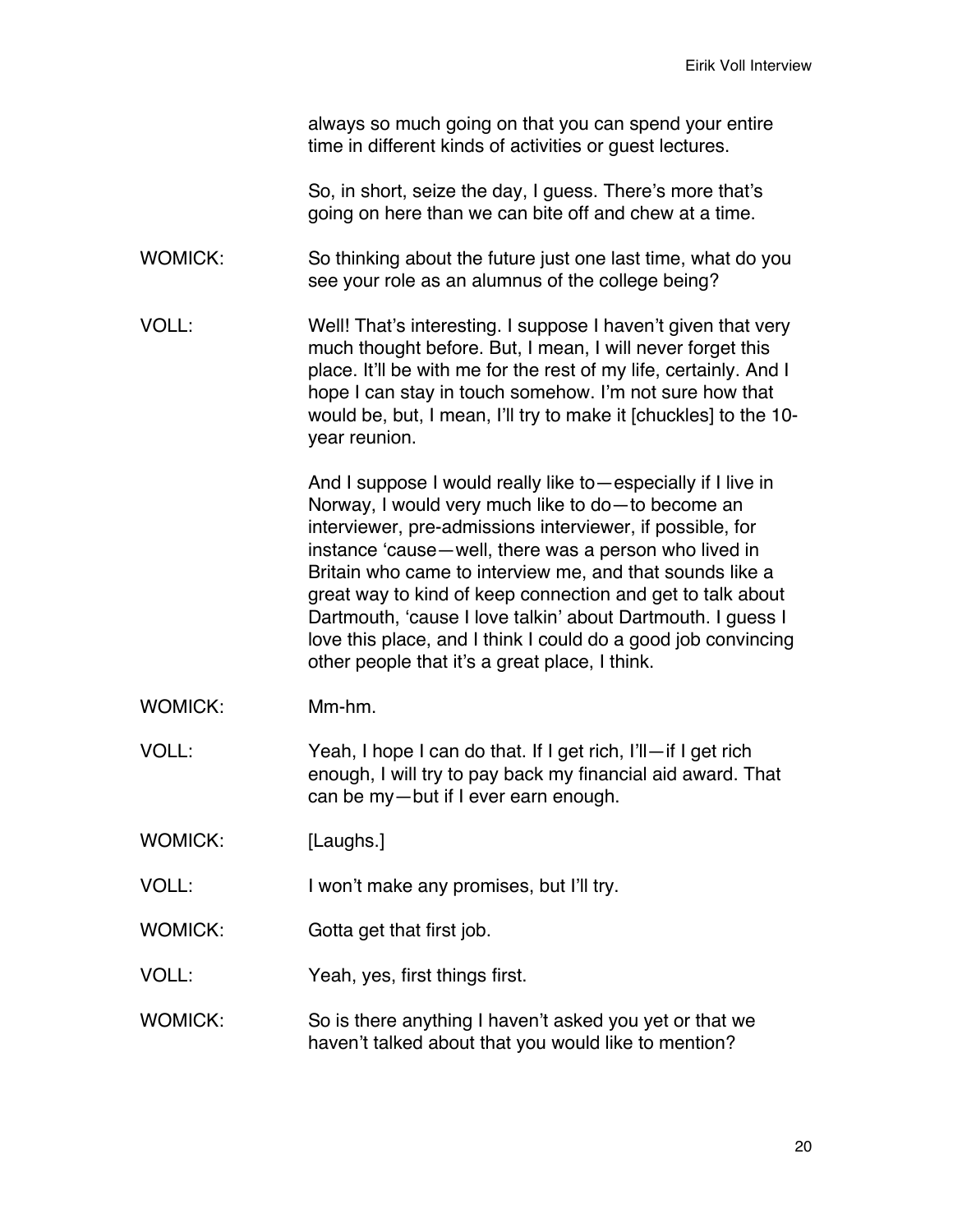VOLL: [Pause.] I should think of something really catchy now, shouldn't I?

WOMICK: [Laughs.] You don't have to have anything.

VOLL: Ummm, hmm. Yeah. I don't know. I suppose the red thread today has been, "God, I love Dartmouth." But maybe I'm getting a bit sentimental because I'm starting to realize that I'm going to leave soon. But, no, I do—I love this place. And it's a great community, and it's a very rewarding and intellectually stimulating place, and I can hardly imagine what better place I could have spent these four years than right here. Could have been a bit warmer in the winters maybe.

- WOMICK: [Chuckles.]
- VOLL: But apart from that, I can't think of many things I would want to change here. Maybe I'm just boring or conservative, but I think Dartmouth is a great place.

Any last words or any last additions?

- WOMICK: That's great.
- VOLL: Do you feel like there's something I didn't delve deep enough into?
- WOMICK: No, absolutely not.

VOLL: Anything you'd like to know more about?

WOMICK: Well, I exhausted all of the questions that I have on my paper here. I think this was a great interview, so thank you for taking the time.

VOLL: Thank *you*.

WOMICK: If there's nothing else you want to add, I can turn the machines off.

VOLL: Sure. No, I've… Well, I—no. Dartmouth community. I'm trying to see this, and I'm trying to think of what the greater picture with these interviews will look like eventually and see if I can add something, but I suppose we've talked a lot